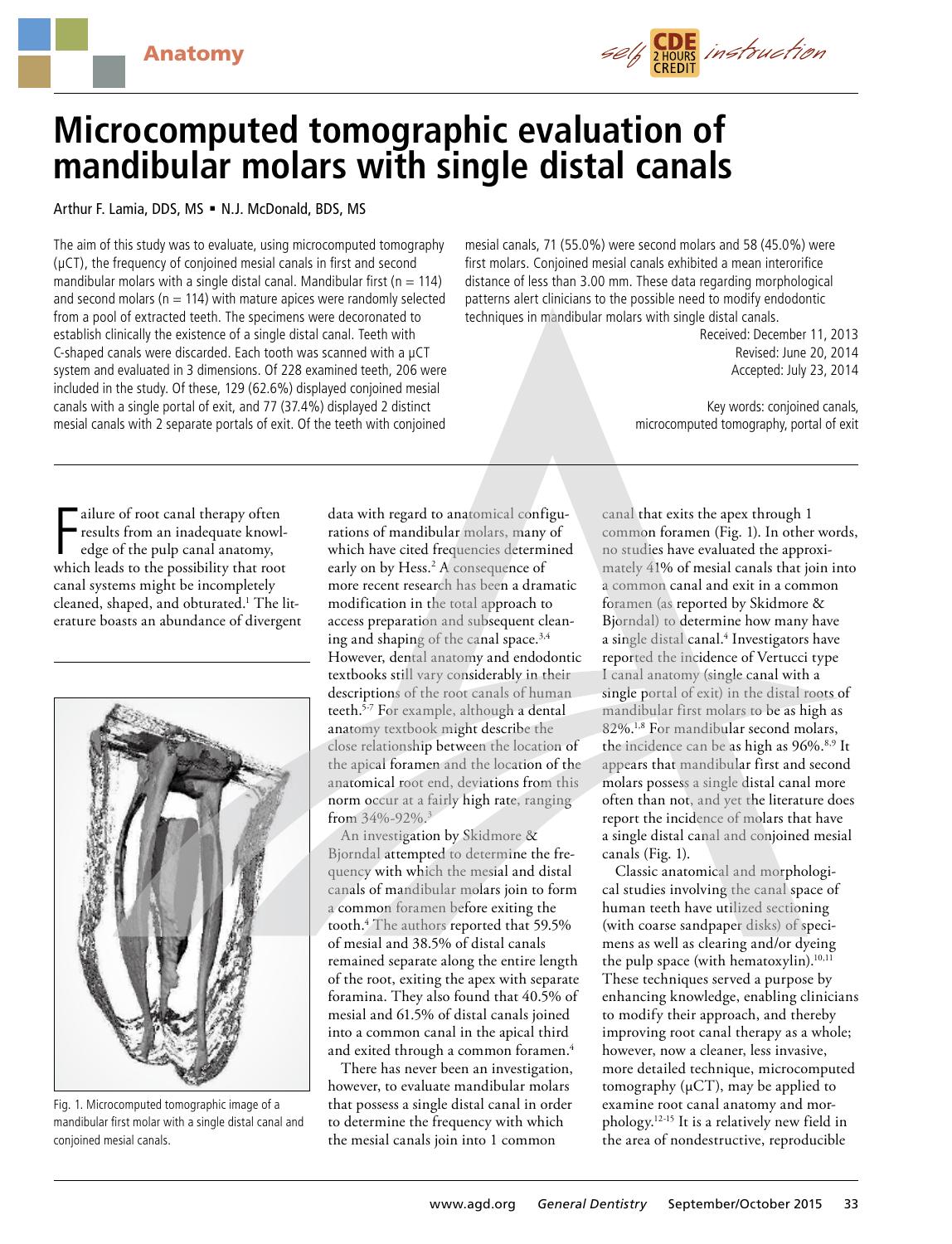

Fig. 2. A, B. Single distal canal with conjoining mesial canals. C, D. Single distal canal with separate mesial canals.

imaging and is based on the collection of 2-dimensional (2D) projections of X-rays through a specimen, which, in turn, are then used to reconstruct a 3-dimensional  $(3D)$  image.<sup>16</sup>

Although the root canal anatomy of mandibular molars has been described by many investigators, including the relatively low prevalence of C-shaped canals in mandibular second molars (less than 10%) as well as distolingual roots in mandibular molars, the present investigation was limited to 2-rooted mandibular first and second molars without C-shaped canals.14,17 It is the opinion of the authors, based on intensive observation through years of clinical experience, that mandibular molars with 3 canals, or, more specifically, mandibular molars with single distal canals, may have a higher prevalence of conjoined mesial canals. Therefore, the aims of this study were to evaluate the frequency with which a single distal canal in mandibular first and second molars possessed mesial canals that were conjoined in 1 common portal of exit; record the interorifice distance for both conjoined and separate mesial canals; and determine the location at which the mesial canals joined.

### **Materials and methods**

The authors (endodontists) randomly selected 114 mandibular first molars and 114 mandibular second molars with mature apices from a pool of extracted



Fig. 3. A. Separate distal canals. B. Separate mesial canals.

teeth; the identification of either first or second molar was confirmed by both a prosthodontist and restorative dentist.

The teeth were decoronated with a highspeed handpiece and fissure bur using copious amounts of water in order to establish clinically the existence of a single distal canal. The teeth were placed in a 6.15% solution of sodium hypochlorite and left in an ultrasonic cleaning unit (Coltene/Whaledent, Inc.) for 5 minutes to remove organic debris.

Six teeth were positioned on their mesial surfaces, secured with orthodontic wax on a 60-mm-diameter cell culture plate, and then placed in a 72-mm-diameter customdesigned specimen holder. A µCT system

(µCT 100, SCANCO Medical AG) was used to scan the teeth over the length of the root. Scan settings were predefined at 18-µm voxel size, medium resolution, 90 kVp, 88-µA intensity, 0.5-mm aluminum filter, integration time of 500 milliseconds, and 30-µm slices. Each specimen was analyzed individually with the manufacturer's evaluation software, and scan times were approximately 3.5 hours per tube. Four plates, for a total of 24 teeth, were scanned at a time in the custom specimen holder.

Two examiners (AL, NM), blinded to the tooth type, evaluated each tooth in every possible 3D plane. Once scanned, each specimen was confirmed to have a single distal canal, or the tooth was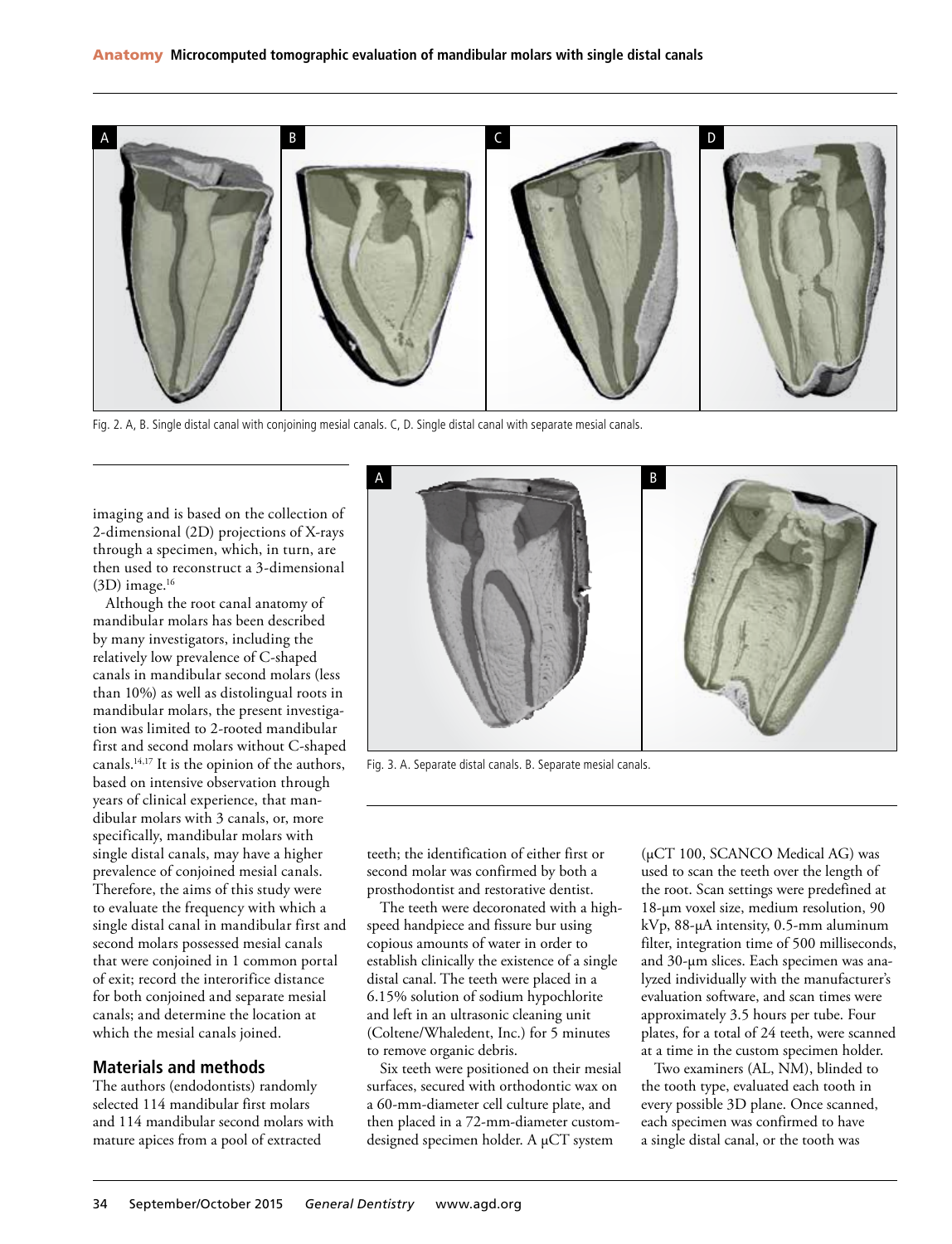

Fig. 4. Conjoined mesial canals. A. Coronal. B. Middle. C. Apical.

Table. Locations and mean interorifice distances of conjoined mesial canals in 206 mandibular molars.

| <b>Morphological feature</b>               | First molar ( $n = 58$ ) | Second molar $(n = 71)$ | Combined $(n = 129)$ |
|--------------------------------------------|--------------------------|-------------------------|----------------------|
| Number of conjoined canals by location (%) |                          |                         |                      |
| Coronal third                              | 6(10.3)                  | 16(22.5)                | 22(17.1)             |
| Middle third                               | 13(22.4)                 | 22(31.0)                | 35(27.1)             |
| Apical third                               | 39(67.2)                 | 33(46.5)                | 72(55.8)             |
| Mean interorifice distance (mm)            |                          |                         |                      |
| Conjoined canals                           | 2.34                     | 2.37                    | 2.35                 |
| Separate canals                            | 3.07                     | 2.93                    | 3.00                 |

immediately discarded. From the sample pool of 228 examined teeth, 22 teeth were excluded because of calcifications, 2 separate distal canals, or C-shaped anatomy as revealed by the µCT analysis (detailed in the Results section). This process resulted in a final sample of 206 teeth.

#### **Results**

Of the 206 teeth with single distal canals that were included in the study, 129 (62.6%) displayed conjoined mesial canals with a single portal of exit, while 77 (37.4%) displayed Vertucci type IV mesial root anatomy, that is, 2 distinct canals with 2 separate portals of exit (Fig. 2).1 Further examination of the 129 teeth with conjoined mesial canals revealed that 71 (55.0%) were second molars and 58 (45.0%) were first molars. After µCT evaluation, 22 teeth were excluded: 5 teeth

possessed a canal space that was calcified and/or undetectable, 16 teeth possessed 2 distal canals with separate portals of exit (Fig. 3), and 1 second molar possessed a C-shaped root canal anatomy.

The location at which mesial canals joined was determined (Table). In first molars, 67.2% joined in the apical third, 22.4% joined in the middle third, and 10.3% joined in the coronal third of the mesial root. In second molars, 46.5% joined in the apical third, 31.0% joined in the middle third, and 22.5% joined in the coronal third of the mesial root (Fig. 4). There were 9 accessory mesial canals in first molars and 6 accessory mesial canals in second molars, a combined incidence of 7.3%.

The interorifice distance between mesial canals was also calculated. In first molars, conjoined mesial canals had a mean

interorifice distance of 2.34 mm, while separate mesial canals had a mean interorifice distance of 3.07 mm. In second molars, the mean interorifice distance was 2.37 mm in conjoined mesial canals and 2.93 mm in separate mesial canals.

# **Discussion**

It is well known that a detailed understanding of the complexity of root canal systems is important for clinicians to ensure successful root canal therapy.5,18 This imperative, however, has challenged the profession since well before classic anatomical details were described by Hess with vulcanized rubber specimens in the 1920s.2 Because conventional sectioning, clearing, and/or dye techniques are cumbersome, and clinical radiographs show only 2D projections, the use of imaging techniques that show root canal systems in 3D seems the logical choice for study of anatomy. Cone beam computed tomograms are superior to periapical radiographs not only for assessment of canal morphology but also for the detection of missed canals.<sup>6,19</sup>

In the present study, the authors sought to corroborate a simple observation made through a combined 50 years of clinical practice—mandibular first and second molars that possess single distal canals have a higher frequency of conjoined mesial canals. Therefore, the authors initially intended only to report the incidence of conjoined mesial canals in mandibular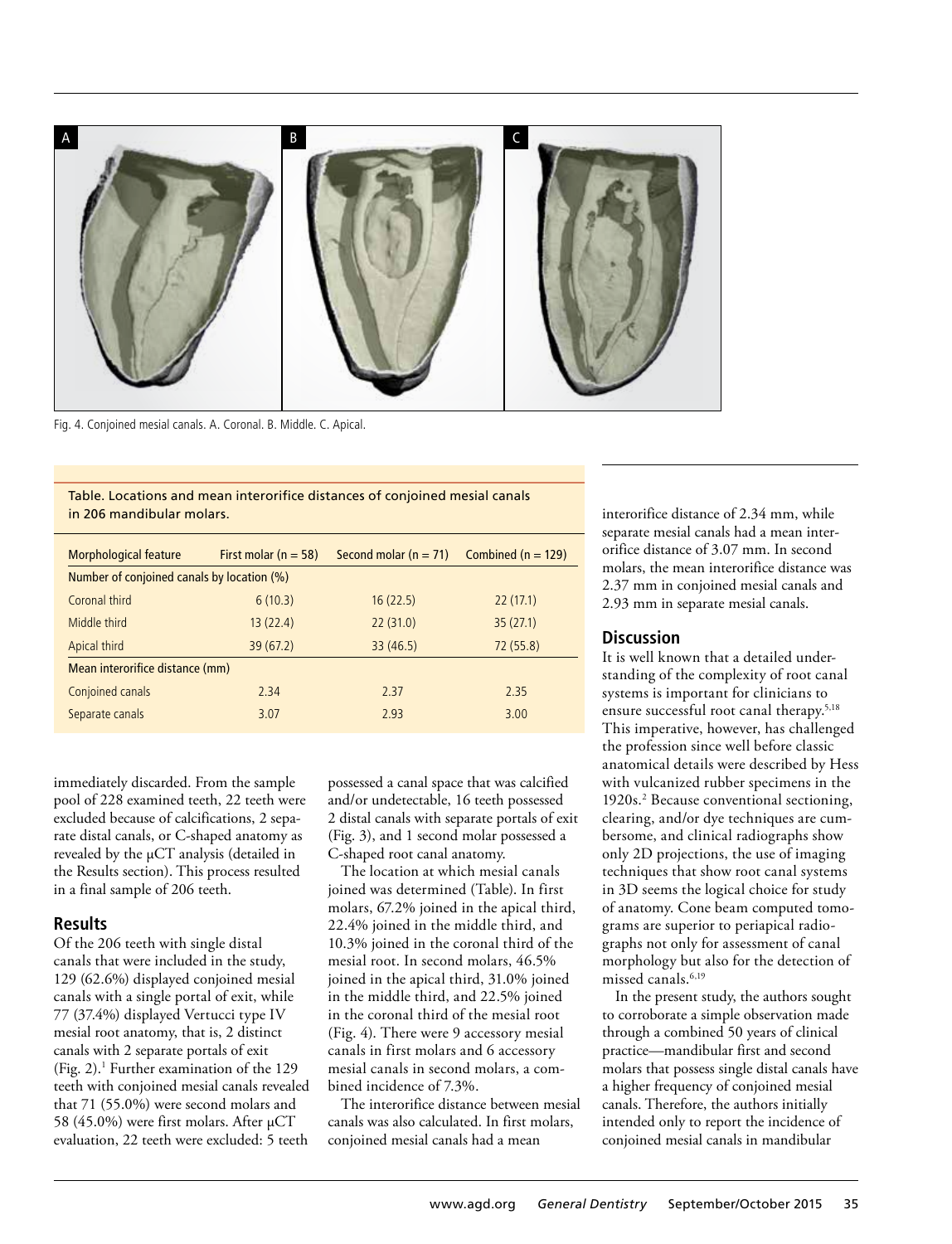molars with single distal canals. Once these findings were calculated, however, additional observations warranting further investigation were recorded: the presence of C-shaped canals, the presence of accessory mesial canals, the interorifice distance of mesial canals, the location of conjoined mesial canals, and the incidence of conjoined mesial canals with 2 distal canals with 2 separate portals of exit (Vertucci type  $IV$ ).<sup>1</sup>

These additional findings provided interesting results as well. Sixteen teeth not fulfilling the inclusion criteria were clinically thought to possess a single distal canal following decoronation, but 3D imaging revealed otherwise. Each of these 16 teeth in fact possessed 2 Vertucci type IV distal canals.<sup>1</sup> Moreover, each of these specimens possessed 2 Vertucci type IV mesial canals as well (Fig. 3).<sup>1</sup> Thus, if a mandibular molar possessed 2 separate distal canals with 2 portals of exit, it also possessed 2 separate mesial canals with 2 portals of exit, for a combined incidence of 100.0%. Accessory mesial or middle mesial canals, encountered with a combined incidence of 7.3%, were found more often in mandibular first molars; previous studies agree with these findings as well.7

Measurement of the mesial canals of mandibular molars revealed that the interorifice distance was, on average, approximately 1.00 mm closer when mesial canals were joined than when they were separate (2.34 mm when joined vs 3.07 mm when separate for first molars and 2.37 mm when joined vs 2.93 mm when separate for second molars). When the locations of conjoined mesial canals in first and second molars were assessed, the combined incidence of conjoined canals was greatest (55.8%) in the apical third of the root and lesser in the middle third (27.1%) of the root (Fig. 4).

Thus, when clinicians access a mandibular molar with a single distal canal, they can expect to encounter 2 conjoined mesial canals approximately 62.6% of the time, more frequently (55.0%) in second molars. If the additional observations of the study are extrapolated, then if the tooth also possesses mesial canals that measure 2.00-2.50 mm apart, there is a greater chance that (1) the canals will join and (2) the canals will join in the apical

third of the root. Clinically, it is also important to recognize that the mesial canals in mandibular first molars are more often closer together than those in mandibular second molars. In addition, mesial canals that are located greater than 3.00 mm apart are significantly more likely to remain separate throughout their length.

The results of the present study imply that clinicians who encounter such teeth should redirect their approach to access and subsequent treatment of these mesial canals. These findings may influence the technique used to establish a glide path and obtain a working length as well as the approach taken to shaping and cleaning the mesial canals. The existence of a guide to probable mesial root canal anatomy based on the existence of a single distal canal allows clinicians to avoid the potential misadventures that conjoined canals offer. Nevertheless, the findings of the present study are not definitive; clinicians must not assume that every mandibular molar with a single distal canal will have conjoined mesial canals but rather must be aware that there is a higher probability of their presence. Similarly, a mandibular first molar with 2 completely separate mesial canals and an apparent single distal canal may warrant further investigation to seek a potential second distal canal (which has a reported incidence of 28.9%).4

## **Conclusion**

In a study of mandibular first and second molars with single distal canals, 62.6% exhibited conjoined mesial canals. Of the conjoined canals, 55.0% were found in second molars and 45.0% were found in first molars. Mesial orifices separated by less than 3.00 mm were increasingly likely to be joined. These data regarding the morphological patterns in mandibular molars with single distal canals should encourage clinicians to modify their assessment and treatment techniques in these situations and thereby enhance the chances for successful endodontic treatment.

## **Acknowledgments**

The authors wish to thank the University of Michigan Graduate Program in Endodontics as well as Michelle Lynch,

Christine L. Lamia, RDH, Kari A. Gregerson, and Xianli Tang, DDS. The use of the SCANCO µCT 100 and MicroCT Core was funded in part by National Institutes of Health/National Center for Research Resources grant No. S10RR026475-01.

### **Author information**

Dr. Lamia is in private practice on Long Island, New York. Dr. McDonald is director of the Graduate Program in Endodontics, University of Michigan, School of Dentistry, Ann Arbor.

### **References**

- 1. Vertucci FJ. Root canal anatomy of the mandibular anterior teeth. J Am Dent Assoc. 1974;89(2):369-371.
- 2. Hess W. The Anatomy of the Root-Canals of the Teeth of the Permanent Dentition, Part I. New York: William Wood & Co.; 1925:1-35.
- 3. Martos J, Lubian C, Silveira LF, Suita de Castro LA, Ferrer Luque CM. Morphologic analysis of the root apex in human teeth. J Endod. 2010;36(4):664-667.
- 4. Skidmore AE, Bjorndal AM. Root canal morphology of the human mandibular first molar. Oral Surg Oral Med Oral Pathol. 1971;32(5):778-784.
- 5. Vertucci FJ. Root canal anatomy of the human permanent teeth. Oral Surg Oral Med Oral Pathol. 1984;58(5): 589-599.
- 6. Domark JD, Hatton JF, Benison RP, Hildebolt CF. An ex vivo comparison of digital radiography and cone-beam and micro-computed tomography in the detection of the number of canals in the mesiobuccal roots of maxillary molars. J Endod. 2013;39(7):901-905.
- 7. Karapinar-Kazandag M, Basrani BR, Friedman S. The operating microscope enhances detection and negotiation of accessory mesial canals in mandibular molars. J Endod. 2010;36(8):1289-1294.
- 8. de Pablo OV, Estevez R, Peix Sanchez M, Heilborn C, Cohenca N. Root anatomy and canal configuration of the permanent mandibular first molar: a systematic review. J Endod. 2010;36(12):1919-1931.
- 9. Peiris HR, Pitakotuwage TN, Takahashi M, Sasaki K, Kanazawa E. Root canal morphology of mandibular permanent molars at different ages. Int Endod J. 2008;41(10):828-835.
- 10. Weine FS, Healey HJ, Gerstein H, Evanson L. Canal configuration in the mesiobuccal root of the maxillary first molar and its endodontic significance. Oral Surg Oral Med Oral Pathol. 1969;28(3):419-425.
- 11. Vertucci FJ, Gegauff A. Root canal morphology of the maxillary first premolar. J Am Dent Assoc. 1979;99(2): 194-198.
- 12. Peters OA, Laib A, Ruegsegger P, Barbakow F. Threedimensional analysis of root canal geometry by highresolution computed tomography. J Dent Res. 2000; 79(6):1405-1409.
- 13. Fan B, Cheung GS, Fan M, Gutmann, JL, Fan W. Cshaped canal system in mandibular second molars, II: radiographic features. J Endod. 2004;30(12):904-908.
- 14. Cimilli H, Cimilli T, Mumcu G, Kartal N, Wesselink P. Spiral computed tomographic demonstration of Cshaped canals in mandibular second molars. Dentomaxillofac Radiol. 2005;34(3):164-167.